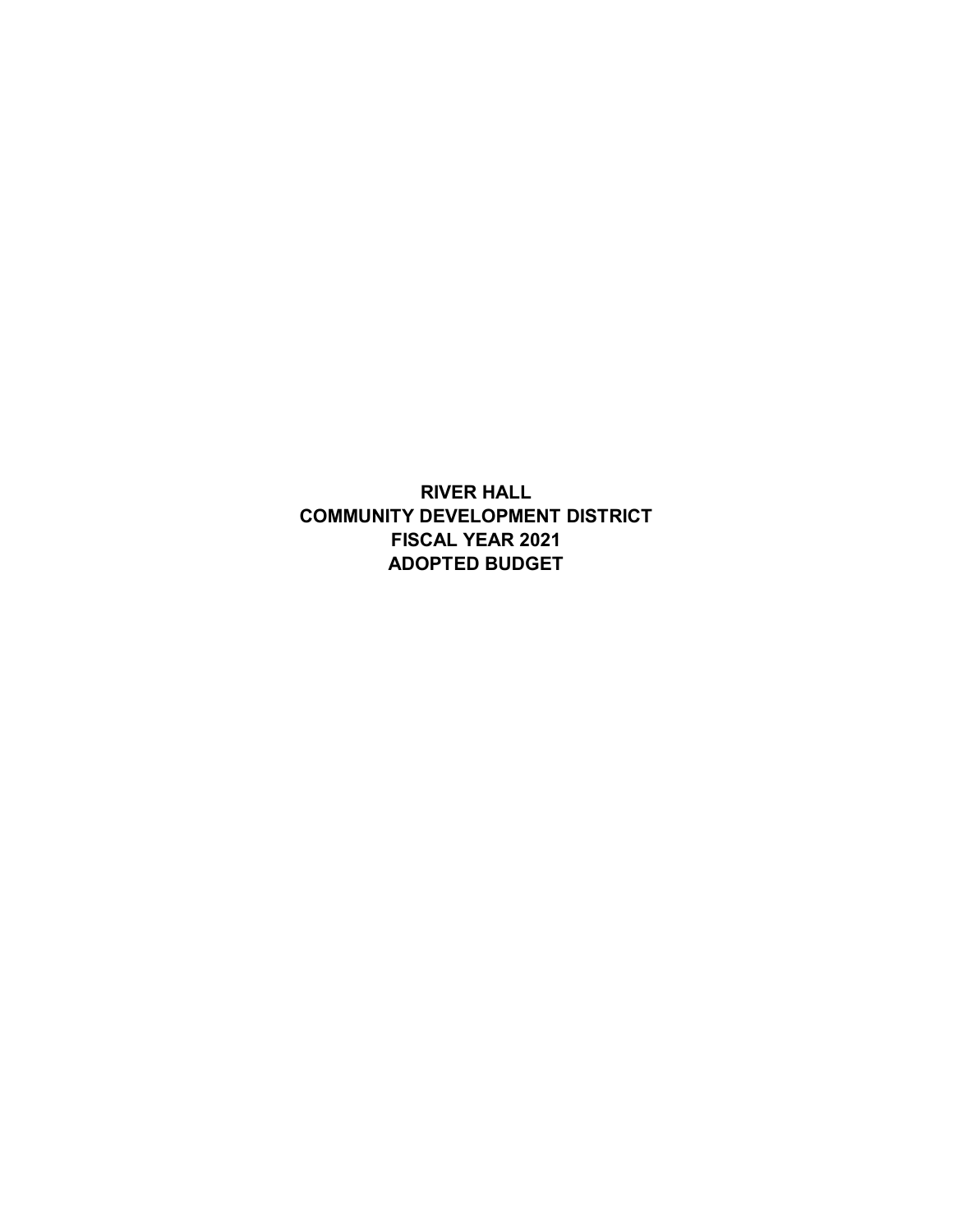### **RIVER HALL COMMUNITY DEVELOPMENT DISTRICT TABLE OF CONTENTS**

| <b>Description</b>                       | Page Number(s) |
|------------------------------------------|----------------|
| <b>General Fund Budget</b>               | $1 - 2$        |
| Definitions of General Fund Expenditures | $3 - 5$        |
| Debt Service Fund Budget - Series 2011   | 6              |
| <b>Bond Amortization Table</b>           | $7 - 8$        |
| <b>Assessment Summary</b>                | 9              |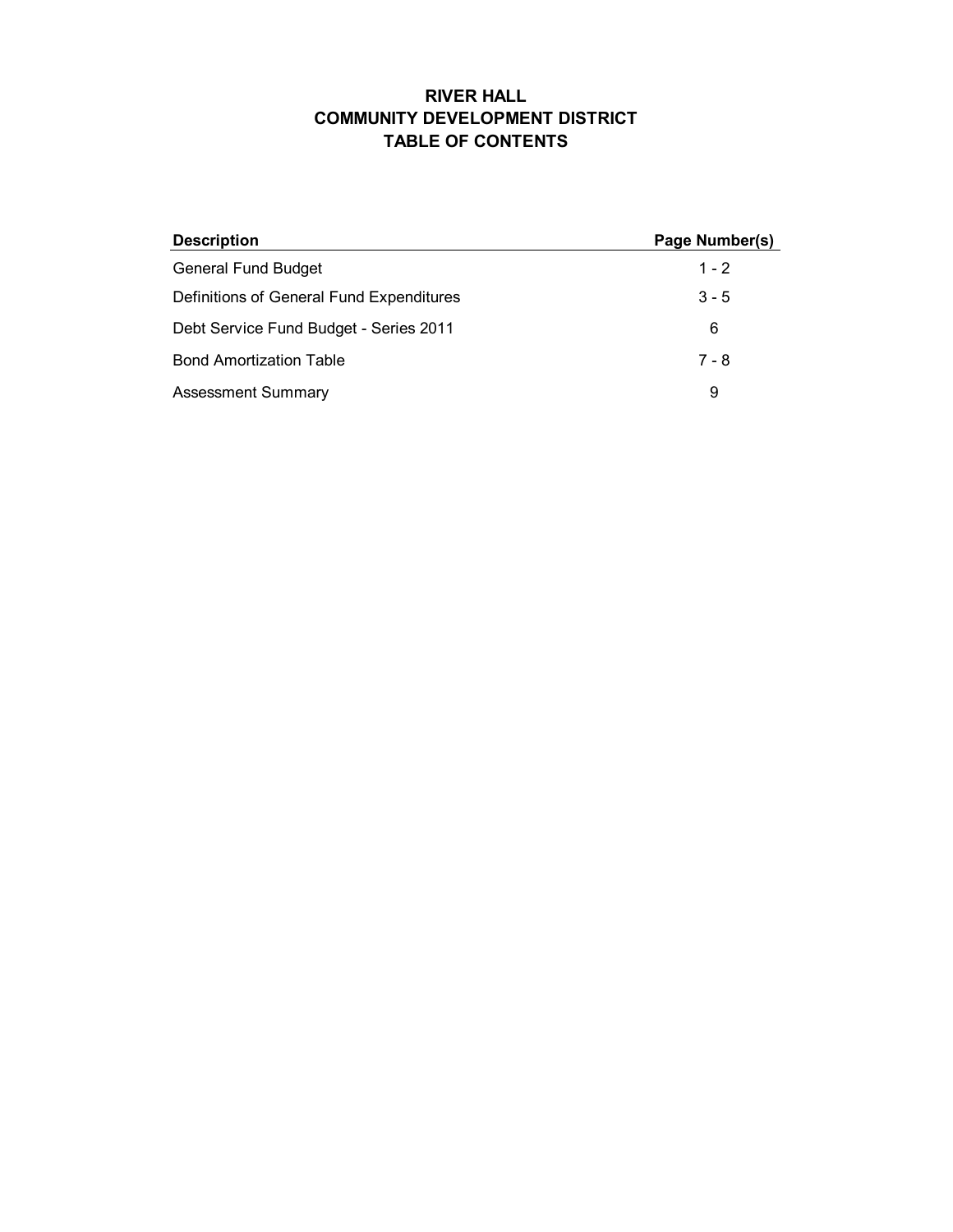## **RIVER HALL COMMUNITY DEVELOPMENT DISTRICT GENERAL FUND BUDGET FISCAL YEAR 2021**

|                                          | Fiscal Year 2020 |           |           |                     |               |  |
|------------------------------------------|------------------|-----------|-----------|---------------------|---------------|--|
|                                          |                  |           |           | <b>Total Actual</b> |               |  |
|                                          | Adopted          | Actual    | Projected | & Projected         | Proposed      |  |
|                                          | <b>Budget</b>    | through   | through   | Revenue &           | <b>Budget</b> |  |
|                                          | FY 2020          | 3/31/2020 | 9/30/2020 | Expenditures        | FY 2021       |  |
| <b>REVENUES</b>                          |                  |           |           |                     |               |  |
| Assessment levy: on-roll                 | \$493,393        |           |           |                     | \$474,609     |  |
| Allowable discounts (4%)                 | (19, 736)        |           |           |                     | (18, 984)     |  |
| Assessment levy: on-roll: net            | 473,657          | \$248,278 | \$225,379 | \$<br>473,657       | 455,625       |  |
| Assessment levy: off-roll                | 68,025           | 51,019    | 17,006    | 68,025              | 88,964        |  |
| Interest and miscellaneous               | 500              | 47        |           | 47                  | 500           |  |
| <b>Total revenues</b>                    | 542, 182         | 299,344   | 242,385   | 541,729             | 545,089       |  |
| <b>EXPENDITURES</b>                      |                  |           |           |                     |               |  |
| <b>Professional &amp; administrative</b> |                  |           |           |                     |               |  |
| Legislative                              |                  |           |           |                     |               |  |
| Supervisor                               | 10,000           | 6,000     | 4,000     | 10,000              | 10,000        |  |
| Financial & Administrative               |                  |           |           |                     |               |  |
| District management                      | 45,000           | 22,500    | 22,500    | 45,000              | 45,000        |  |
| District engineer                        | 25,000           | 6,495     | 18,505    | 25,000              | 25,000        |  |
| <b>Trustee</b>                           | 7,100            |           | 7,100     | 7,100               | 7,100         |  |
| Tax collector/property appraiser         | 4,500            | 4,461     | 39        | 4,500               | 4,500         |  |
| Assessment roll prep                     | 4,500            | 2,250     | 2,250     | 4,500               | 4,500         |  |
| Auditing services                        | 3,300            |           | 3,300     | 3,300               | 3,300         |  |
| Arbitrage rebate calculation             | 650              |           | 650       | 650                 | 650           |  |
| Public officials liability insurance     | 3,000            | 3,087     |           | 3,087               | 3,200         |  |
| Legal advertising                        | 1,100            | 334       | 766       | 1,100               | 1,100         |  |
| <b>Bank fees</b>                         | 350              |           | 350       | 350                 | 350           |  |
| Dues, licenses & fees                    | 175              | 175       |           | 175                 | 175           |  |
| Postage                                  | 800              | 771       | 500       | 1,271               | 1,300         |  |
| Website maintenance                      | 705              | 705       |           | 705                 | 705           |  |
| ADA website compliance                   | 200              | 199       |           | 199                 | 210           |  |
| Legal counsel                            |                  |           |           |                     |               |  |
| District counsel                         | 12,000           | 2,686     | 9,314     | 12,000              | 12,000        |  |
| Electric utility services                |                  |           |           |                     |               |  |
| Utility services                         | 9,000            | 4,549     | 4,451     | 9,000               | 9,000         |  |
| <b>Street lights</b>                     | 4,000            | 1,271     | 1,500     | 2,771               | 3,000         |  |
| Stormwater control                       |                  |           |           |                     |               |  |
| Fountain service repairs & maintenance   | 6,000            |           | 6,000     | 6,000               | 6,000         |  |
| Aquatic maintenance                      | 136,510          | 56,910    | 81,500    | 138,410             | 140,000       |  |
| Mitigation/wetland area monitoring       | 2,500            |           |           |                     |               |  |
| Lake/pond bank maintenance               | 5,000            |           | 5,000     | 5,000               | 5,000         |  |
| Stormwater system maintenance            | 15,000           | 560       | 5,000     | 5,560               | 40,000        |  |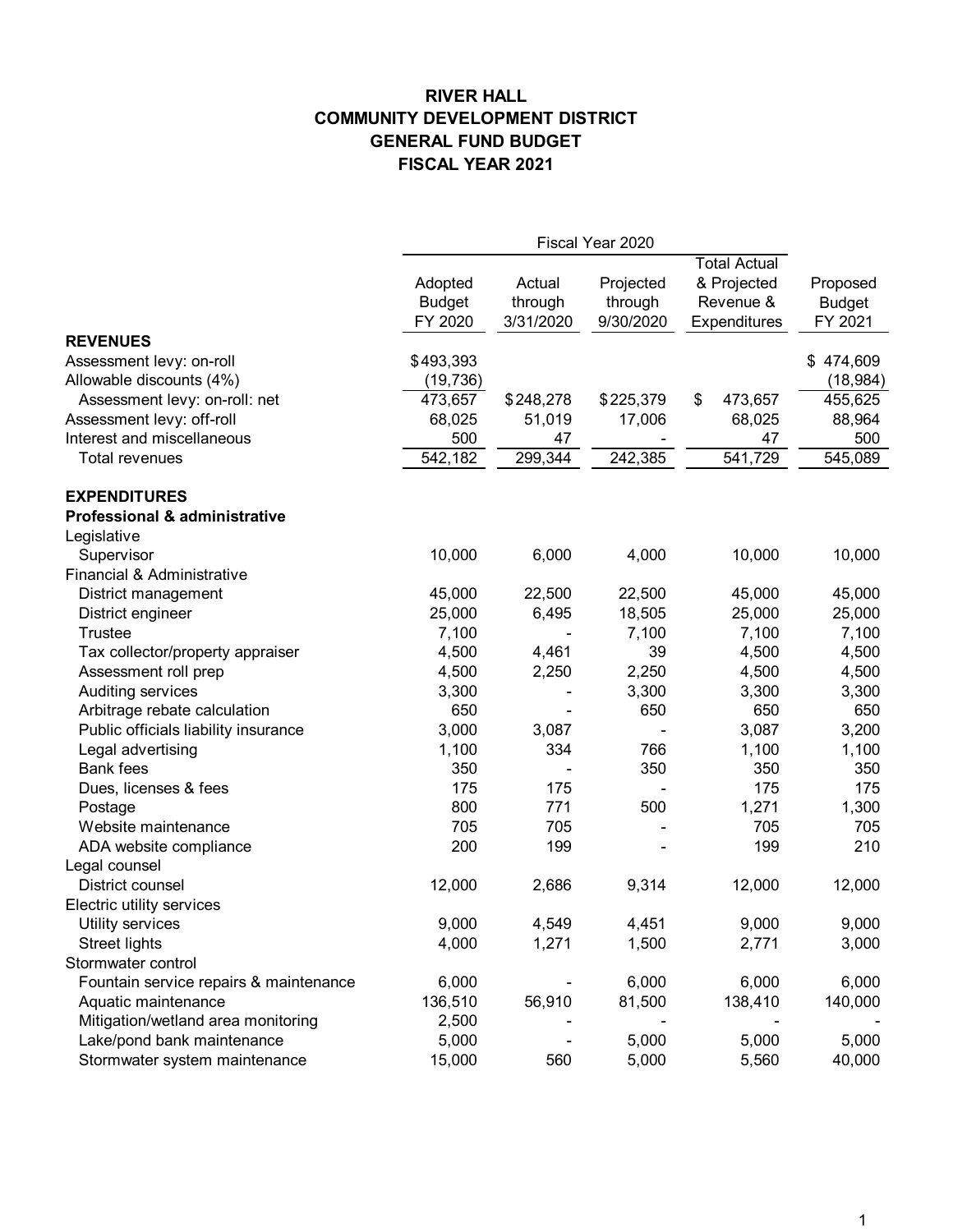## **RIVER HALL COMMUNITY DEVELOPMENT DISTRICT GENERAL FUND BUDGET FISCAL YEAR 2021**

|                                                  | Fiscal Year 2020 |           |           |                                    |                   |  |  |
|--------------------------------------------------|------------------|-----------|-----------|------------------------------------|-------------------|--|--|
|                                                  |                  |           |           | <b>Total Actual</b>                |                   |  |  |
|                                                  | Adopted          | Actual    | Projected | & Projected                        | Proposed          |  |  |
|                                                  | <b>Budget</b>    | through   | through   | Revenue &                          | <b>Budget</b>     |  |  |
|                                                  | FY 2020          | 3/31/2020 | 9/30/2020 | <b>Expenditures</b>                | FY 2021           |  |  |
| Other physical environment                       |                  |           |           |                                    |                   |  |  |
| General liability insurance                      | 3,500            | 3,844     |           | 3,844                              | 4,000             |  |  |
| Property insurance                               | 8,000            | 7,201     | 799       | 8,000                              | 8,000             |  |  |
| Entry & walls maintenance                        | 5,000            | 11,725    |           | 11,725                             | 5,000             |  |  |
| Landscape maintenance                            | 179,000          | 82,584    | 96,416    | 179,000                            | 179,000           |  |  |
| Irrigation repairs & maintenance                 | 2,500            |           | 2,500     | 2,500                              | 2,500             |  |  |
| Landscape replacement plants, shrubs, trees      | 20,000           | 6,475     | 13,525    | 20,000                             | 20,000            |  |  |
| Annual mulching                                  | 8,000            | 6,063     |           | 6,063                              | 7,000             |  |  |
| Holiday decorations                              | 12,000           | 11,000    | 1,000     | 12,000                             | 12,000            |  |  |
| Clock tower maintenance                          | 1,750            |           | 1,750     | 1,750                              | 1,750             |  |  |
| Ornamental lighting & maintenance                | 1,000            |           | 1,000     | 1,000                              | 1,000             |  |  |
| Road & street facilities                         |                  |           |           |                                    |                   |  |  |
| Street/parking lot sweeping                      | 750              | 650       | 100       | 750                                | 750               |  |  |
| Street light maintenance                         | 4,000            |           | 4,000     | 4,000                              | 4,000             |  |  |
| Roadway repair & maintenance                     | 1,500            | 2,245     |           | 2,245                              | 2,500             |  |  |
| Sidewalk repair & maintenance                    | 1,500            |           | 1,500     | 1,500                              | 1,500             |  |  |
| Street sign repair & replacement                 | 1,500            |           | 1,500     | 1,500                              | 1,500             |  |  |
| Contingency                                      |                  |           |           |                                    |                   |  |  |
| Miscellaneous contingency                        |                  |           |           |                                    | 50                |  |  |
| Total expenditures                               | 546,390          | 244,740   | 296,815   | 541,555                            | 572,640           |  |  |
| Excess/(deficiency) of revenues                  |                  |           |           |                                    |                   |  |  |
| over/(under) expenditures                        | (4,208)          | 54,604    | (54, 430) | 174                                | (27, 551)         |  |  |
| Fund balance - beginning (unaudited)<br>Assigned | 659,339          | 660,074   | 714,678   | 660,074                            | 660,248           |  |  |
| Operating capital                                | 145,000          | 145,000   | 145,000   | 145,000                            | 145,000           |  |  |
| Disaster recovery                                | 250,000          | 250,000   | 250,000   | 250,000                            | 250,000           |  |  |
| Unassigned                                       | 260,131          | 319,678   | 265,248   | 265,248                            | 237,697           |  |  |
| Fund balance - ending (projected)                | \$655,131        | \$714,678 | \$660,248 | $\overline{\mathbf{e}}$<br>660,248 | $\sqrt{$}632,697$ |  |  |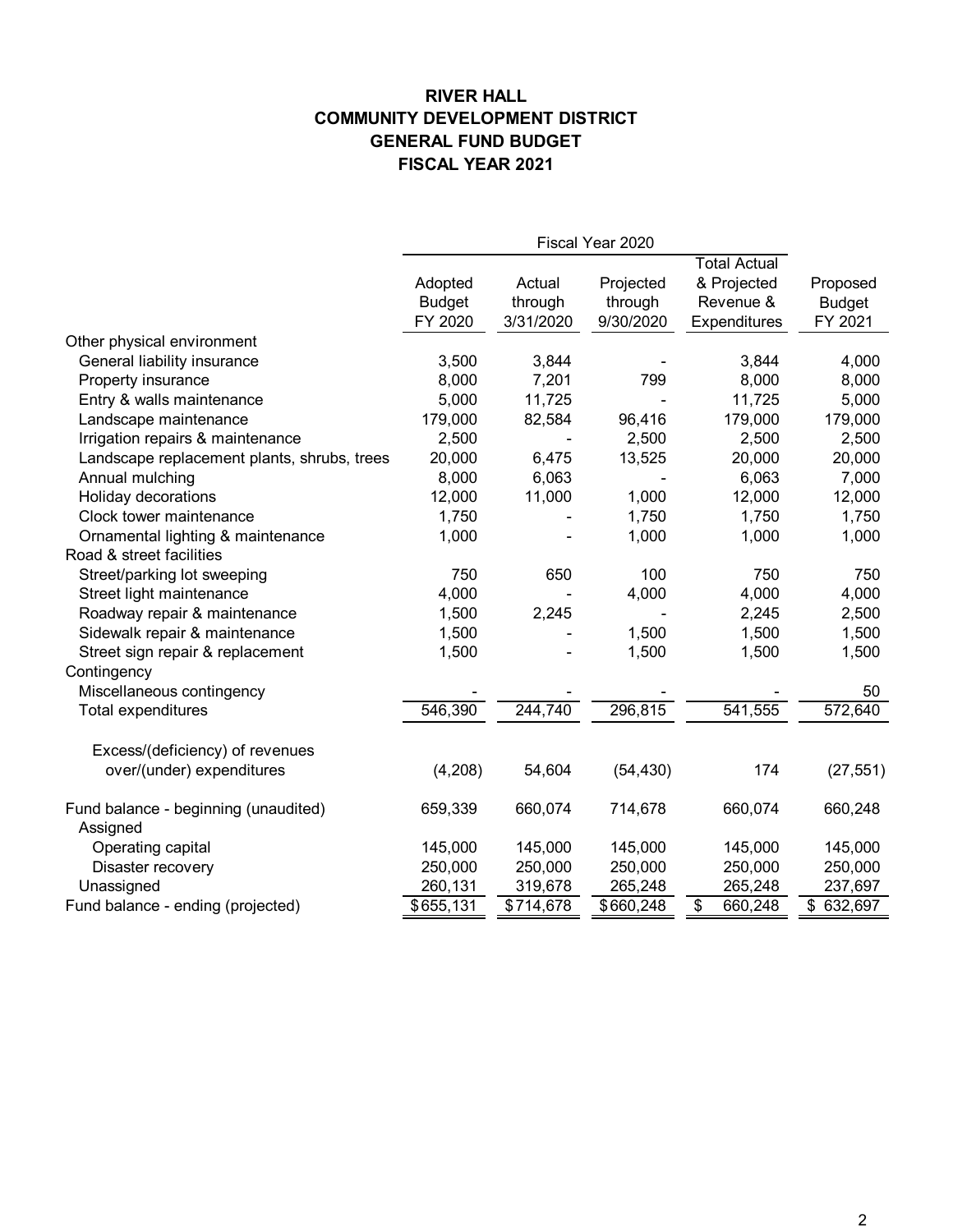# **RIVER HALL COMMUNITY DEVELOPMENT DISTRICT DEFINITIONS OF GENERAL FUND EXPENDITURES**

| <b>EXPENDITURES</b><br><b>Professional &amp; administrative</b>                                                       |              |
|-----------------------------------------------------------------------------------------------------------------------|--------------|
| Legislative                                                                                                           |              |
| Supervisor                                                                                                            | \$<br>10,000 |
| Statutorily set at \$200 (plus applicable taxes) for each meeting of the Board of                                     |              |
| Supervisors, not to exceed \$4,800 for each fiscal year.                                                              |              |
| <b>Financial &amp; Administrative</b>                                                                                 |              |
| District management                                                                                                   | 45,000       |
| Wrathell, Hunt and Associates, LLC, specializes in managing community development                                     |              |
| districts by combining the knowledge, skills and experience of a team of professionals to                             |              |
| ensure compliance with all governmental requirements of the District, develop financing                               |              |
| programs, administer the issuance of tax exempt bond financings and operate and                                       |              |
| maintain the assets of the community.                                                                                 |              |
| District engineer                                                                                                     | 25,000       |
| Hole Montes Inc., provides a broad array of engineering, consulting and construction                                  |              |
| services to the District, which assists in crafting solutions with sustainability for the long                        |              |
| term interests of the community while recognizing the needs of government, the                                        |              |
| environment and maintenance of the District's facilities. Also includes maintenance of the                            |              |
| District's GIS system by Passarella and Associates                                                                    |              |
| Trustee                                                                                                               | 7,100        |
| Annual fees paid to U.S. Bank for services provided as trustee, paying agent and                                      | 4,500        |
| Tax collector/property appraiser<br>Covers the cost of utilizing the Tax Collector services in placing the District's |              |
| assessments on the property tax bill each year.                                                                       |              |
| Assessment roll prep                                                                                                  | 4,500        |
| The District may collect its annual operating and debt service assessment through direct                              |              |
| off-roll assessment billing to landowners and/or placement of assessments on the annual                               |              |
| real estate tax bill from the county's tax collector. The District's contract for financial                           |              |
| services with Wrathell, Hunt and Associates, LLC, includes assessment roll preparation.                               |              |
| The District anticipates all funding through direct off-roll assessment billing to                                    |              |
| Auditing services                                                                                                     | 3,300        |
| Statutorily required for the District to undertake an independent examination of its books,                           |              |
| records and accounting procedures. This audit is conducted pursuant to Florida State                                  |              |
| Law and the rules and guidelines of the Florida Auditor General.                                                      |              |
| Arbitrage rebate calculation                                                                                          | 650          |
| To ensure the District's compliance with all tax regulations, annual computations are                                 |              |
| necessary to calculate the arbitrage rebate liability.                                                                |              |
| Public officials liability insurance                                                                                  | 3,200        |
| Legal advertising                                                                                                     | 1,100        |
| The District advertises for monthly meetings, special meetings, public hearings, public                               |              |
| bids, etc.                                                                                                            |              |
| <b>Bank fees</b>                                                                                                      | 350          |
| Dues, licenses & fees                                                                                                 | 175          |
| Includes the annual fee paid to the Department of Economic Opportunity.                                               |              |
| Postage                                                                                                               | 1,300        |
| Mailing of agenda packages, overnight deliveries, correspondence, etc.<br>Website maintenance                         | 705          |
| Maintenance of district's website.                                                                                    |              |
| ADA website compliance                                                                                                | 210          |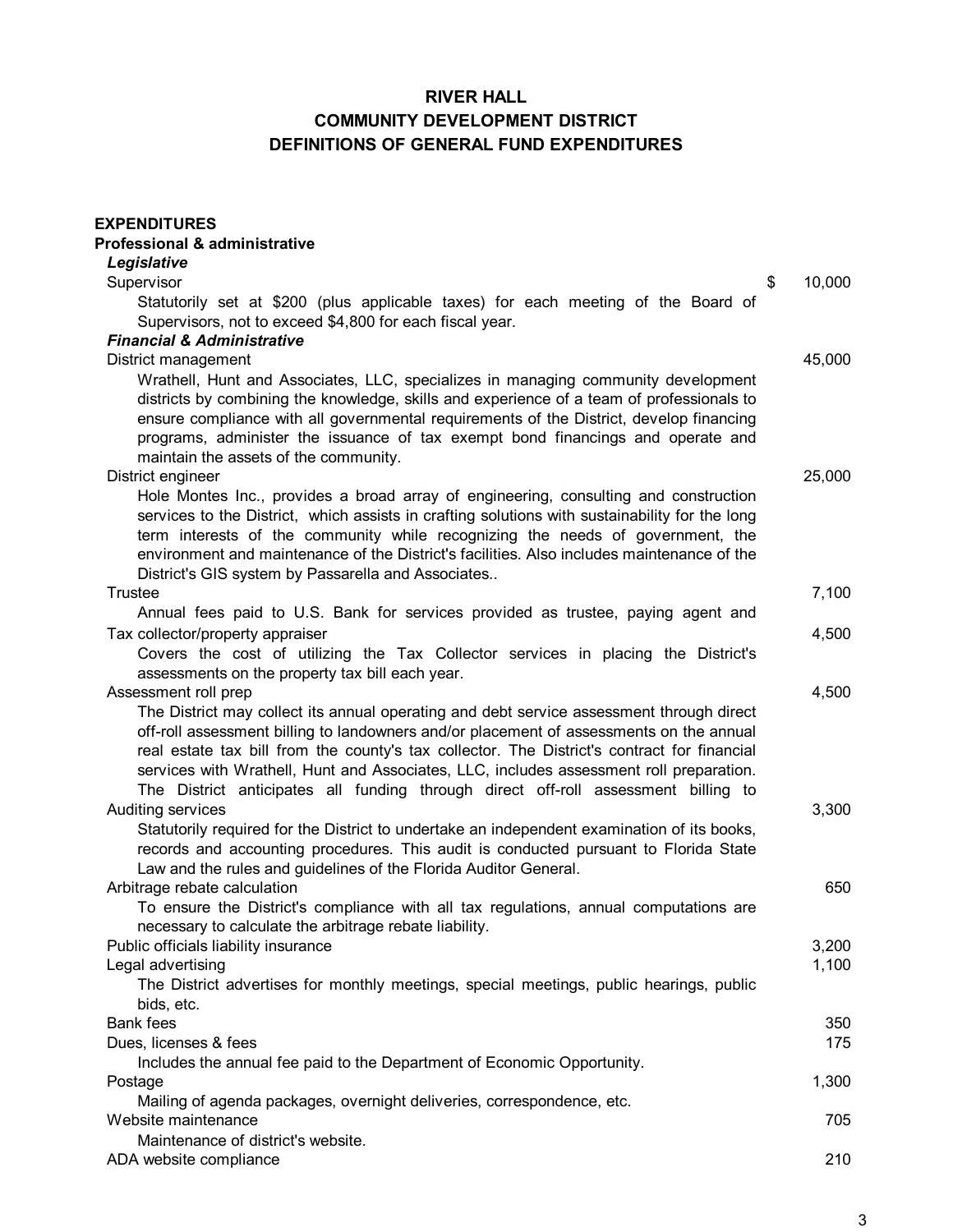## **RIVER HALL COMMUNITY DEVELOPMENT DISTRICT DEFINITIONS OF GENERAL FUND EXPENDITURES**

| <b>EXPENDITURES (continued)</b>                                                                                                                                                        |         |
|----------------------------------------------------------------------------------------------------------------------------------------------------------------------------------------|---------|
| District counsel                                                                                                                                                                       | 12,000  |
| Daniel H. Cox P.A., provides on-going general counsel legal representation and, in this<br>arena, these lawyers are confronted with issues relating to public finance, public bidding, |         |
| rulemaking, open meetings, public records, real property dedications, conveyances and                                                                                                  |         |
| contracts. In this capacity, they provide service as "local government lawyers," realizing                                                                                             |         |
| that this type of local government is very limited in its scope - providing infrastructure<br>and services to developments.                                                            |         |
| <b>Electric utility services</b>                                                                                                                                                       |         |
| Utility services                                                                                                                                                                       | 9,000   |
| Intended to cover the costs of electricity for the SR 80 entry floating fountains, up                                                                                                  |         |
| lighting, irrigation controllers, clock tower, etc.                                                                                                                                    |         |
| <b>Street lights</b>                                                                                                                                                                   | 3,000   |
| Intended to cover the costs of electricity for the street lighting along River Hall Parkway                                                                                            |         |
| from SR 80 to the main gatehouse.                                                                                                                                                      |         |
| <b>Stormwater control</b>                                                                                                                                                              |         |
| Fountain service repairs & maintenance                                                                                                                                                 | 6,000   |
| The District contracts with a qualified and licensed contractor for the maintenance of it's                                                                                            |         |
| floating fountain at the main entry.                                                                                                                                                   |         |
| Aquatic maintenance                                                                                                                                                                    | 140,000 |
| The District contracts with a qualified and licensed contractor for the maintenance of it's                                                                                            |         |
| storm water lakes and conservation areas.                                                                                                                                              |         |
| Lake/pond bank maintenance                                                                                                                                                             | 5,000   |
| Intended to address lake and bond bank erosion remediation on an as needed basis.                                                                                                      |         |
| Stormwater system maintenance                                                                                                                                                          | 40,000  |
| Intended to address repairs and maintenance to primary stormwater system catch basins                                                                                                  |         |
| and pipe work.                                                                                                                                                                         |         |
| <b>Other physical environment</b>                                                                                                                                                      |         |
| General liability insurance                                                                                                                                                            | 4,000   |
| The District carries public officials and general liability insurance with policies written by                                                                                         |         |
| Preferred Governmental Insurance Trust. The limit of liability is set at \$1,000,000                                                                                                   |         |
| (general aggregate \$2,000,000) and \$1,000,000 for public officials liability.                                                                                                        |         |
| Property insurance                                                                                                                                                                     | 8,000   |
| Covers District physical property including but not limited to the entry features, street                                                                                              |         |
| lighting, clock tower etc                                                                                                                                                              |         |
| Entry & walls maintenance                                                                                                                                                              | 5,000   |
| Intended to cover the routine maintenance of the entry features, including pressure                                                                                                    |         |
| washing, painting, lighting etc.                                                                                                                                                       |         |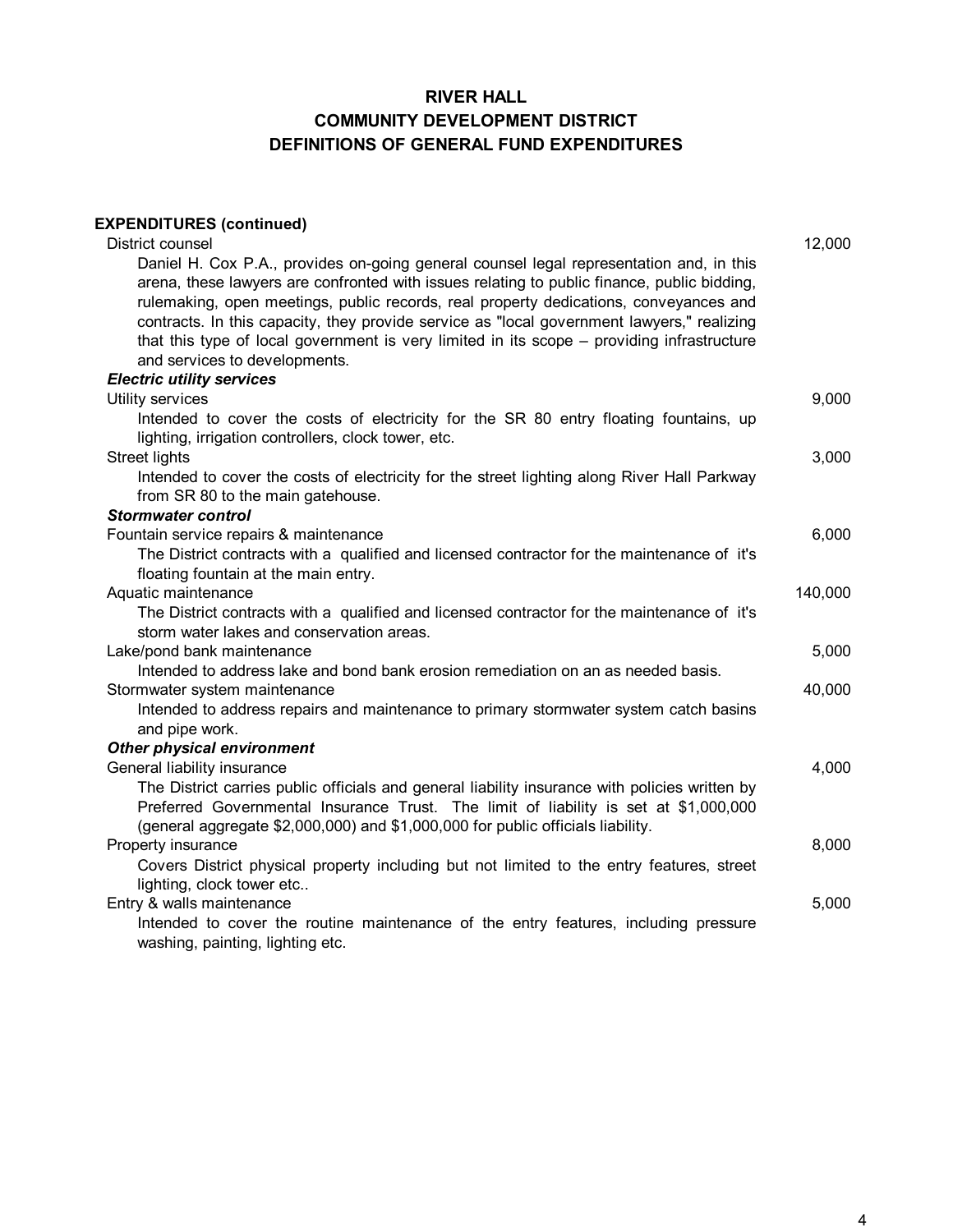# **RIVER HALL COMMUNITY DEVELOPMENT DISTRICT DEFINITIONS OF GENERAL FUND EXPENDITURES**

| <b>EXPENDITURES (continued)</b>                                                                                                    |               |
|------------------------------------------------------------------------------------------------------------------------------------|---------------|
| Landscape maintenance                                                                                                              | 179,000       |
| The District contracts with a qualified and licensed landscape maintenance contractor for                                          |               |
| the maintenance of it's landscaping around the main entry lakes, along the SR 80                                                   |               |
| frontage and within the River Hall Parkway road right of way from SR 80 to the main                                                |               |
| gatehouse. Also, includes twice a year bush hogging of the FPL easement.                                                           |               |
| Irrigation repairs & maintenance                                                                                                   | 2,500         |
| Intended to cover large irrigation repairs that are not otherwise covered within the<br>District's landscape maintenance contract. |               |
| Landscape replacement plants, shrubs, trees                                                                                        | 20,000        |
| Intended to cover the periodic supplement and replacement of landscape plant materials                                             |               |
| within the District's landscape areas.                                                                                             |               |
| Annual mulching                                                                                                                    | 7,000         |
| Intended to cover the cost of materials only for once a year mulching of landscape areas.                                          |               |
| Cost of installing is include in maintenance contract.                                                                             |               |
| Holiday decorations                                                                                                                | 12,000        |
| Intended to cover the cost of installation, monitoring/repairing and removal of holiday                                            |               |
| lighting at the main entry at SR 80.                                                                                               |               |
| Clock tower maintenance                                                                                                            | 1,750         |
| Intended to cover the cost of repairs to the clock.                                                                                |               |
| Ornamental lighting & maintenance                                                                                                  | 1,000         |
| Intended cover the costs of the up lighting repairs and maintenance within the District's                                          |               |
| landscape areas.                                                                                                                   |               |
| Road & street facilities                                                                                                           |               |
| Street/parking lot sweeping                                                                                                        | 750           |
| Intended to cover the costs of hiring a qualified and licensed street sweeping contractor                                          |               |
| to sweep, collect and remove debris from the River Hall Parkway from SR 80 to the main                                             |               |
|                                                                                                                                    |               |
| gatehouse and pressure wash the sidewalks and curbs within the same limits.                                                        |               |
| Street light maintenance                                                                                                           | 4,000         |
| Intended to cover the cost of maintaining the District's street lighting system along River                                        |               |
| Hall Parkway from SR 80 to the main gatehouse.                                                                                     |               |
| Roadway repair & maintenance                                                                                                       | 2,500         |
| Intended to cover repairs and maintenance of River Hall Parkway from SR 80 to the                                                  |               |
| main gatehouse.                                                                                                                    |               |
| Sidewalk repair & maintenance                                                                                                      | 1,500         |
| Intended to cover the repairs and maintenance of the sidewalk within the River Hall                                                |               |
| Parkway right of way from SR80 to the main gatehouse.                                                                              |               |
| Street sign repair & replacement                                                                                                   | 1,500         |
| Intended to cover the cost of repair and replacement of the traffic signage within the                                             |               |
| River Hall Parkway right of way from SR 80 to the main gatehouse.                                                                  |               |
| <b>Contingency</b>                                                                                                                 |               |
| Miscellaneous contingency                                                                                                          | 50            |
| Automated AP routing and other miscellaneous items.                                                                                |               |
| Total expenditures                                                                                                                 | \$<br>572,640 |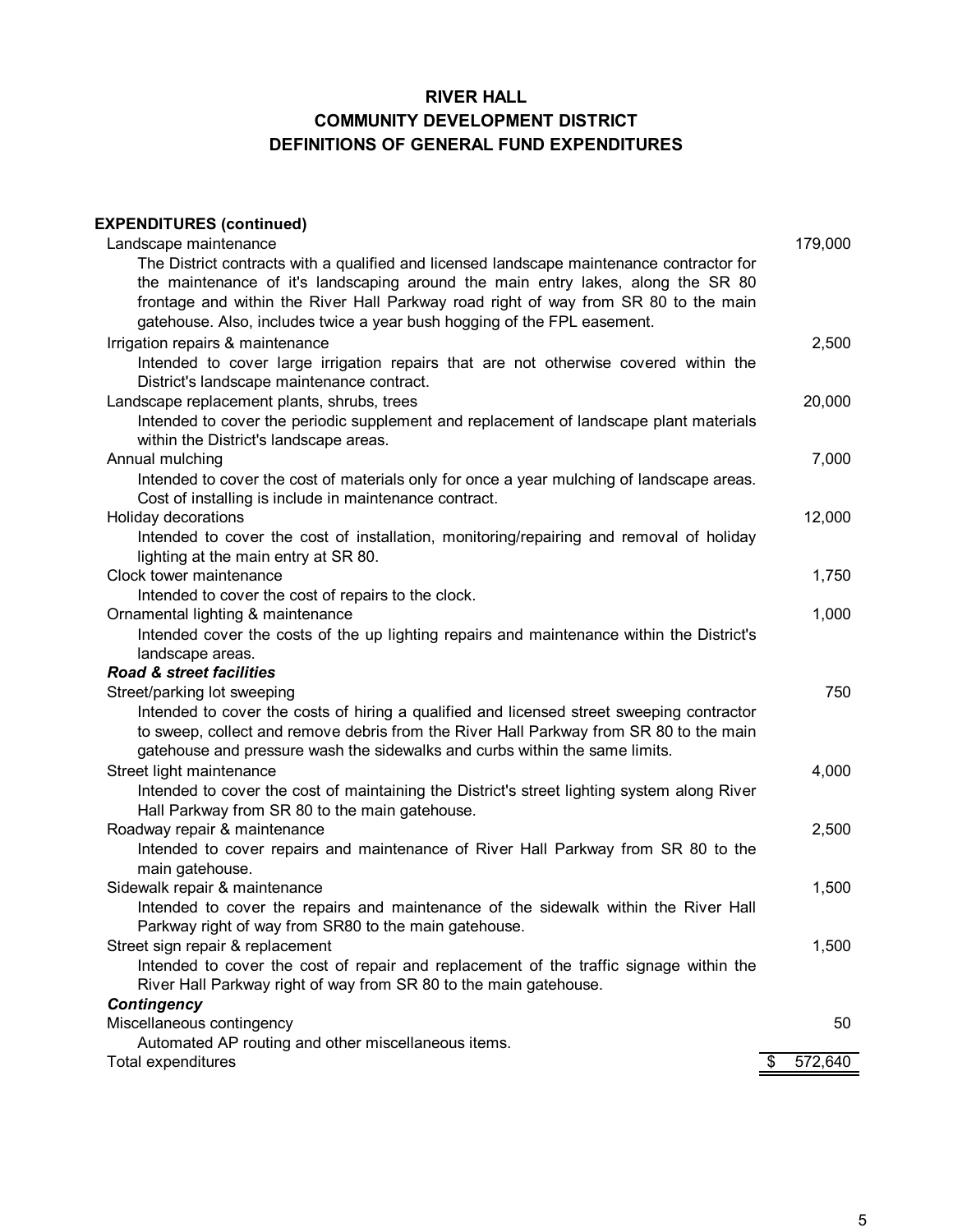#### **RIVER HALL DEBT SERVICE FUND BUDGET - SERIES 2011 FISCAL YEAR 2021 COMMUNITY DEVELOPMENT DISTRICT**

|                                                                   | Adopted<br><b>Budget</b><br>FY 2021 | Actual<br>through<br>3/31/2021 | Projected<br>through<br>9/30/2021 | <b>Total Actual</b><br>& Projected<br>Revenue &<br>Expenditures | Proposed<br><b>Budget</b><br>FY 2021 |
|-------------------------------------------------------------------|-------------------------------------|--------------------------------|-----------------------------------|-----------------------------------------------------------------|--------------------------------------|
| <b>REVENUES</b>                                                   |                                     |                                |                                   |                                                                 |                                      |
| Special assessment - on-roll                                      | \$1,804,274                         |                                |                                   |                                                                 | \$1,719,944                          |
| Allowable discounts (4%)                                          | (72, 171)                           |                                |                                   |                                                                 | (68,798)                             |
| Assessment levy: net                                              | 1,732,103                           | 897,400<br>\$                  | \$<br>834,703                     | 1,732,103<br>\$                                                 | 1,651,146                            |
| Special assessment: off-roll                                      | 254,377                             |                                | 254,377                           | 254,377                                                         | 254,733                              |
| Assessment prepayments (A-1)                                      |                                     | 10,106                         |                                   | 10,106                                                          |                                      |
| Interest                                                          |                                     | 6,295                          |                                   | 6,295                                                           |                                      |
| <b>Total revenues</b>                                             | 1,986,480                           | 913,801                        | 1,089,080                         | 2,002,881                                                       | 1,905,879                            |
| <b>EXPENDITURES</b><br>Debt service                               |                                     |                                |                                   |                                                                 |                                      |
| Principal (A-1)                                                   | 370,000                             |                                | 370,000                           | 370,000                                                         | 390,000                              |
| Principal (A-2)                                                   | 430,000                             |                                | 430,000                           | 430,000                                                         | 455,000                              |
| Interest (A-1)                                                    | 547,998                             | 273,999                        | 292,529                           | 566,528                                                         | 527,833                              |
| Interest (A-2)                                                    | 638,468                             | 319,234                        | 330,406                           | 649,640                                                         | 615,033                              |
| Total expenditures                                                | ,986,466                            | 593,233                        | 1,422,935                         | 2,016,168                                                       | 1,987,866                            |
| Fund balance:                                                     |                                     |                                |                                   |                                                                 |                                      |
| Net increase/(decrease) in fund balance                           | 14                                  | 320,568                        | (333, 855)                        | (13, 287)                                                       | (81, 987)                            |
| Beginning fund balance (unaudited)                                | 904,626                             | 947,777                        | 1,268,345                         | 947,777                                                         | 934,490                              |
| Ending fund balance (projected)                                   | 904,640                             | $\overline{$}1,268,345$        | \$<br>934,490                     | \$<br>934,490                                                   | 852,503                              |
| Use of fund balance:                                              |                                     |                                |                                   |                                                                 |                                      |
| Interest expense - November 1, 2021 (A-1)                         |                                     |                                |                                   |                                                                 | (253, 289)                           |
| Interest expense - November 1, 2021 (A-2)                         |                                     |                                |                                   |                                                                 | (295, 118)                           |
| Projected fund balance surplus/(deficit) as of September 30, 2021 |                                     |                                |                                   |                                                                 | 304,096<br>S                         |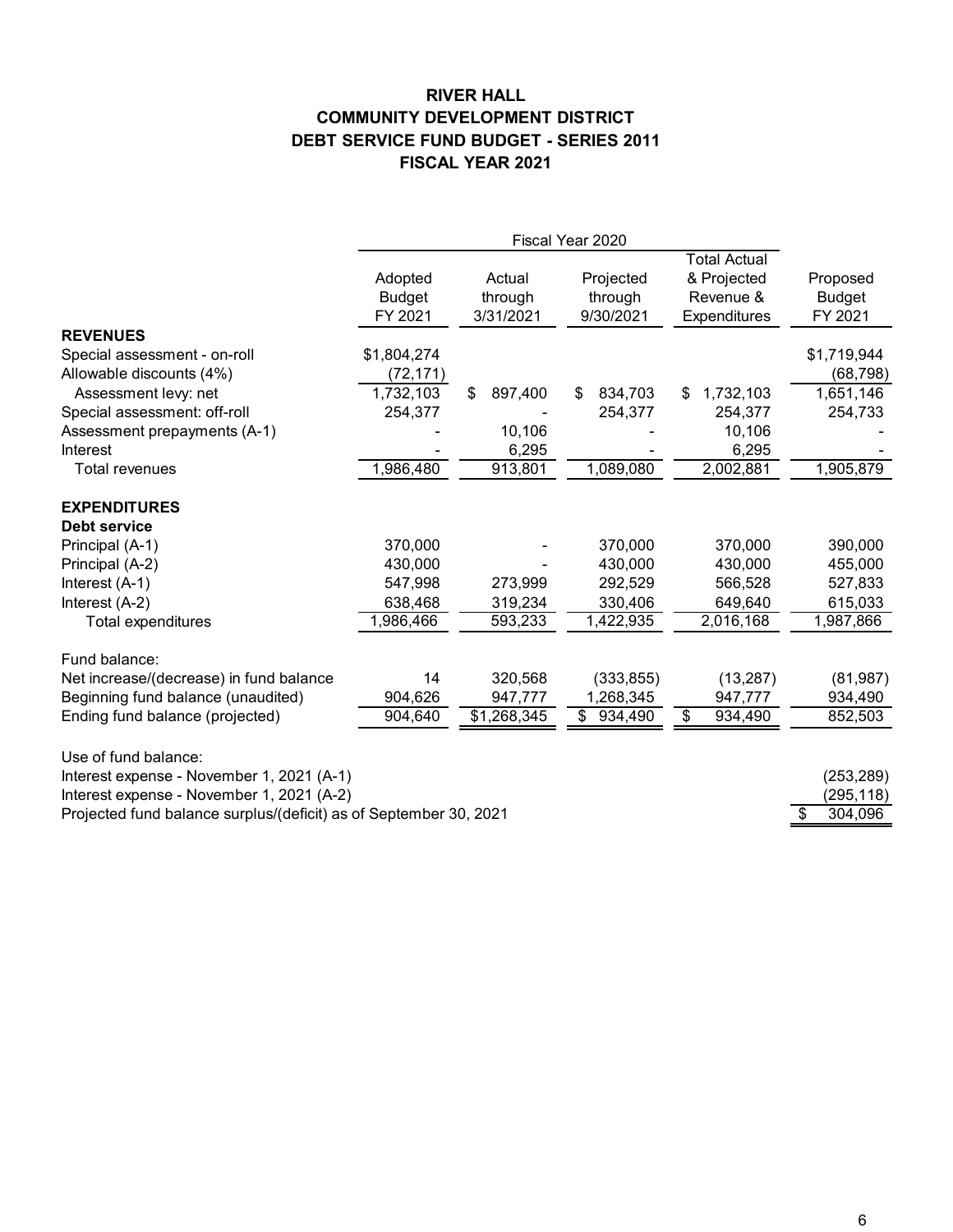## **RIVER HALL**

Community Development District Series 2011A-1 \$12,505,000

# **Debt Service Schedule**

| <b>Date</b>  | <b>Principal</b><br><b>Coupon</b><br><b>Interest</b> |        | <b>Total P+I</b> |                 |
|--------------|------------------------------------------------------|--------|------------------|-----------------|
| 11/01/2020   |                                                      |        | 263,916.25       | 263,916.25      |
| 05/01/2021   | 390,000.00                                           | 5.450% | 263,916.25       | 653,916.25      |
| 11/01/2021   |                                                      |        | 253,288.75       | 253,288.75      |
| 05/01/2022   | 410,000.00                                           | 5.450% | 253,288.75       | 663,288.75      |
| 11/01/2022   |                                                      |        | 242,116.25       | 242,116.25      |
| 05/01/2023   | 435,000.00                                           | 5.450% | 242,116.25       | 677,116.25      |
| 11/01/2023   |                                                      |        | 230,262.50       | 230,262.50      |
| 05/01/2024   | 460,000.00                                           | 5.450% | 230,262.50       | 690,262.50      |
| 11/01/2024   |                                                      |        | 217,727.50       | 217,727.50      |
| 05/01/2025   | 485,000.00                                           | 5.450% | 217,727.50       | 702,727.50      |
| 11/01/2025   |                                                      |        | 204,511.25       | 204,511.25      |
| 05/01/2026   | 510,000.00                                           | 5.450% | 204,511.25       | 714,511.25      |
| 11/01/2026   |                                                      |        | 190,613.75       | 190,613.75      |
| 05/01/2027   | 540,000.00                                           | 5.450% | 190,613.75       | 730,613.75      |
| 11/01/2027   |                                                      |        | 175,898.75       | 175,898.75      |
| 05/01/2028   | 570,000.00                                           | 5.450% | 175,898.75       | 745,898.75      |
| 11/01/2028   |                                                      |        | 160,366.25       | 160,366.25      |
| 05/01/2029   | 605,000.00                                           | 5.450% | 160,366.25       | 765,366.25      |
| 11/01/2029   |                                                      |        | 143,880.00       | 143,880.00      |
| 05/01/2030   | 635,000.00                                           | 5.450% | 143,880.00       | 778,880.00      |
| 11/01/2030   |                                                      |        | 126,576.25       | 126,576.25      |
| 05/01/2031   | 675,000.00                                           | 5.450% | 126,576.25       | 801,576.25      |
| 11/01/2031   |                                                      |        | 108,182.50       | 108,182.50      |
| 05/01/2032   | 710,000.00                                           | 5.450% | 108,182.50       | 818,182.50      |
| 11/01/2032   |                                                      |        | 88,835.00        | 88,835.00       |
| 05/01/2033   | 750,000.00                                           | 5.450% | 88,835.00        | 838,835.00      |
| 11/01/2033   |                                                      |        | 68,397.50        | 68,397.50       |
| 05/01/2034   | 790,000.00                                           | 5.450% | 68,397.50        | 858,397.50      |
| 11/01/2034   |                                                      |        | 46,870.00        | 46,870.00       |
| 05/01/2035   | 835,000.00                                           | 5.450% | 46,870.00        | 881,870.00      |
| 11/01/2035   |                                                      |        | 24,116.25        | 24,116.25       |
| 05/01/2036   | 885,000.00                                           | 5.450% | 24,116.25        | 909,116.25      |
| <b>Total</b> | \$9,685,000.00                                       |        | \$5,091,117.50   | \$14,776,117.50 |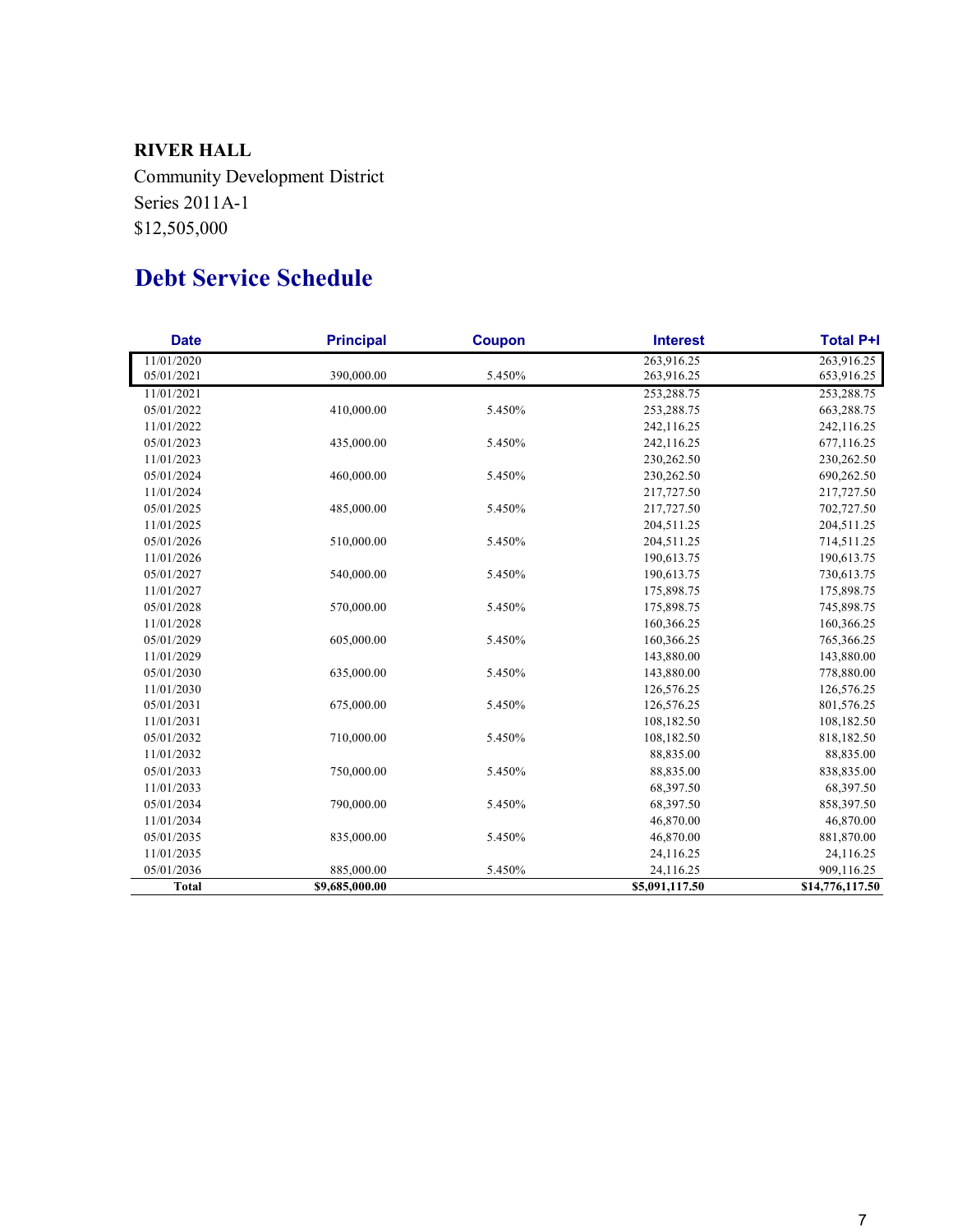# **RIVER HALL**

Community Development District Series 2011A-2 \$13,860,000

# **Debt Service Schedule**

| <b>Date</b>  | <b>Principal</b><br><b>Coupon</b><br><b>Interest</b> |        | <b>Total P+I</b> |                 |
|--------------|------------------------------------------------------|--------|------------------|-----------------|
| 11/01/2020   |                                                      |        | 307,516.25       | 307,516.25      |
| 05/01/2021   | 455,000.00                                           | 5.450% | 307,516.25       | 762,516.25      |
| 11/01/2021   |                                                      |        | 295,117.50       | 295,117.50      |
| 05/01/2022   | 480,000.00                                           | 5.450% | 295,117.50       | 775,117.50      |
| 11/01/2022   |                                                      |        | 282,037.50       | 282,037.50      |
| 05/01/2023   | 505,000.00                                           | 5.450% | 282,037.50       | 787,037.50      |
| 11/01/2023   |                                                      |        | 268,276.25       | 268,276.25      |
| 05/01/2024   | 535,000.00                                           | 5.450% | 268,276.25       | 803,276.25      |
| 11/01/2024   |                                                      |        | 253,697.50       | 253,697.50      |
| 05/01/2025   | 565,000.00                                           | 5.450% | 253,697.50       | 818,697.50      |
| 11/01/2025   |                                                      |        | 238,301.25       | 238,301.25      |
| 05/01/2026   | 595,000.00                                           | 5.450% | 238,301.25       | 833,301.25      |
| 11/01/2026   |                                                      |        | 222,087.50       | 222,087.50      |
| 05/01/2027   | 630,000.00                                           | 5.450% | 222,087.50       | 852,087.50      |
| 11/01/2027   |                                                      |        | 204,920.00       | 204,920.00      |
| 05/01/2028   | 665,000.00                                           | 5.450% | 204,920.00       | 869,920.00      |
| 11/01/2028   |                                                      |        | 186,798.75       | 186,798.75      |
| 05/01/2029   | 705,000.00                                           | 5.450% | 186,798.75       | 891,798.75      |
| 11/01/2029   |                                                      |        | 167,587.50       | 167,587.50      |
| 05/01/2030   | 740,000.00                                           | 5.450% | 167,587.50       | 907,587.50      |
| 11/01/2030   |                                                      |        | 147,422.50       | 147,422.50      |
| 05/01/2031   | 785,000.00                                           | 5.450% | 147,422.50       | 932,422.50      |
| 11/01/2031   |                                                      |        | 126,031.25       | 126,031.25      |
| 05/01/2032   | 825,000.00                                           | 5.450% | 126,031.25       | 951,031.25      |
| 11/01/2032   |                                                      |        | 103,550.00       | 103,550.00      |
| 05/01/2033   | 875,000.00                                           | 5.450% | 103,550.00       | 978,550.00      |
| 11/01/2033   |                                                      |        | 79,706.25        | 79,706.25       |
| 05/01/2034   | 920,000.00                                           | 5.450% | 79,706.25        | 999,706.25      |
| 11/01/2034   |                                                      |        | 54,636.25        | 54,636.25       |
| 05/01/2035   | 975,000.00                                           | 5.450% | 54,636.25        | 1,029,636.25    |
| 11/01/2035   |                                                      |        | 28,067.50        | 28,067.50       |
| 05/01/2036   | 1,030,000.00                                         | 5.450% | 28,067.50        | 1,058,067.50    |
| <b>Total</b> | \$11,285,000.00                                      |        | \$5,931,507.50   | \$17,216,507.50 |